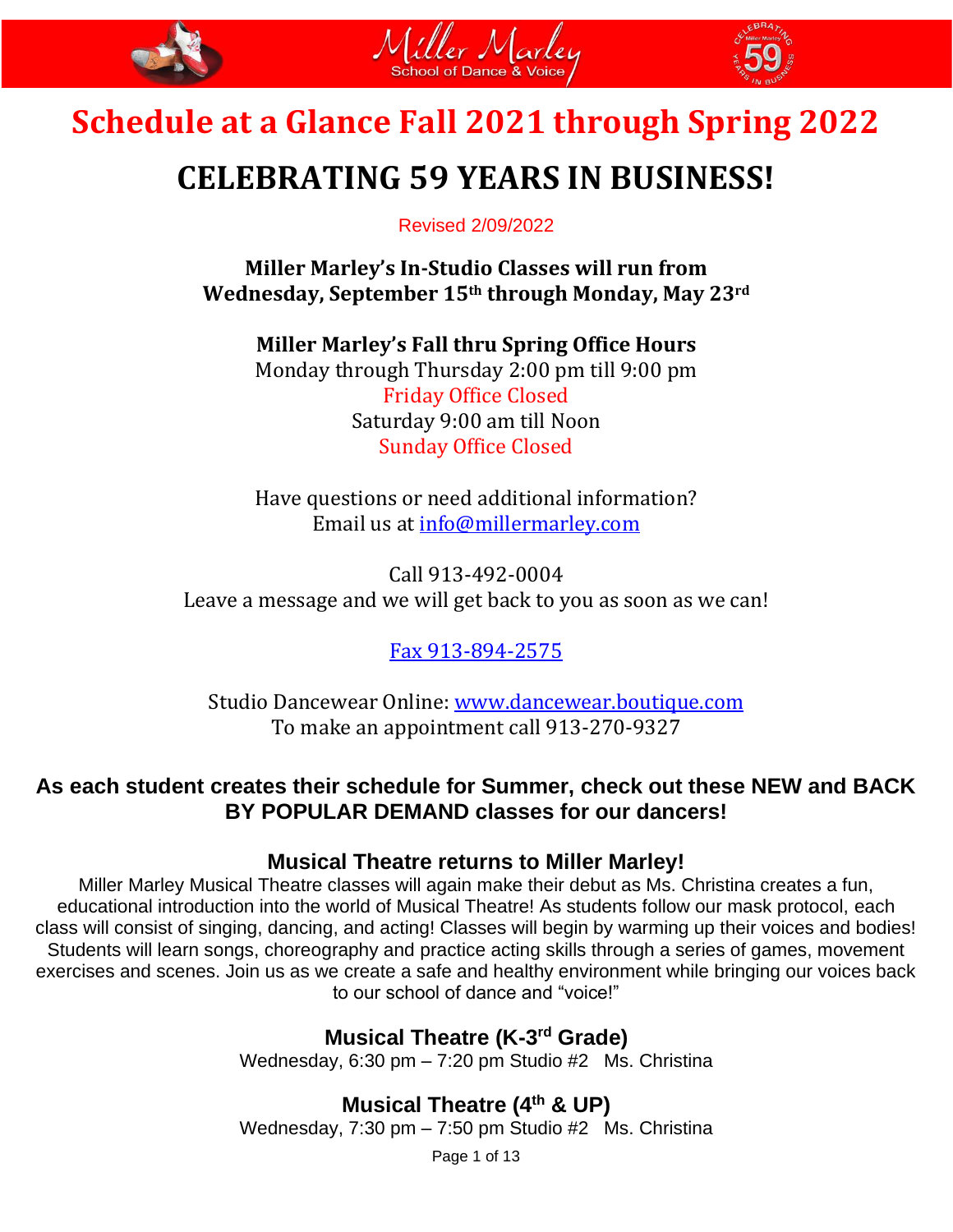





### **BACK BY POPULAR DEMAND!!**

### **Lyrical / Contemporary Jazz Level 4**

Thursday,  $7:30 \text{ pm} - 7:50 \text{ pm}$  Studio #6 Ms. Emily

### **Beginning Progressing Ballet Technique**

Thursday, 5:30 pm  $-6:15$  pm Studio #5 Ms. Becca

## **NEW! By Invitation Only!**

### **Pre-Pro Jazz**

Thursday,  $8:30 \text{ pm} - 9:20 \text{ pm}$  Studio #5 Ms. Emily

Enroll now as we will have limited class sizes!

To contact the Office Staff for Enrollment:

### **Class Schedule Key**

\* Denotes a 1 hour 20-minute class

\*\* Denotes a 1hour 50-minute class

+ Denotes class required twice a week

~ Denotes class has special requirements, please check with the office.

### Denotes – A FULL Class Denotes – A CANCELED Class

## **Dance for Tiny 2-year-olds**

| <b>Dance for Tiny 2-Year-olds</b> | 30-minute class |           |
|-----------------------------------|-----------------|-----------|
| Monday $4:30$ pm till $5:00$ pm   | - Studio #2     | Ms. Ivy   |
| Tuesday $4:30$ pm till $5:00$ pm  | - Studio #2     | Ms. Ivv   |
| Thursday $4:30$ pm till $5:00$ pm | Studio #3       | Ms. Celia |

Children need to be 2 years of age by the first day of class. Potty trained helpful but not necessary.

## **Preschool / Kindergarten Combo Classes**

| <b>Preschool Combo 1</b>                        | 45-minute class |           |
|-------------------------------------------------|-----------------|-----------|
| Monday 4:30 pm till $5:15$ pm $(3$ -year-old)   | Studio #3       | Ms. Missy |
| Thursday 6:30 pm till $7:15$ pm $(3$ -year-old) | Studio #3       | Ms. Missy |
| Saturday 9:00 am till 9:45 am (3-year-old)      | - Studio #2     | Ms. Jenna |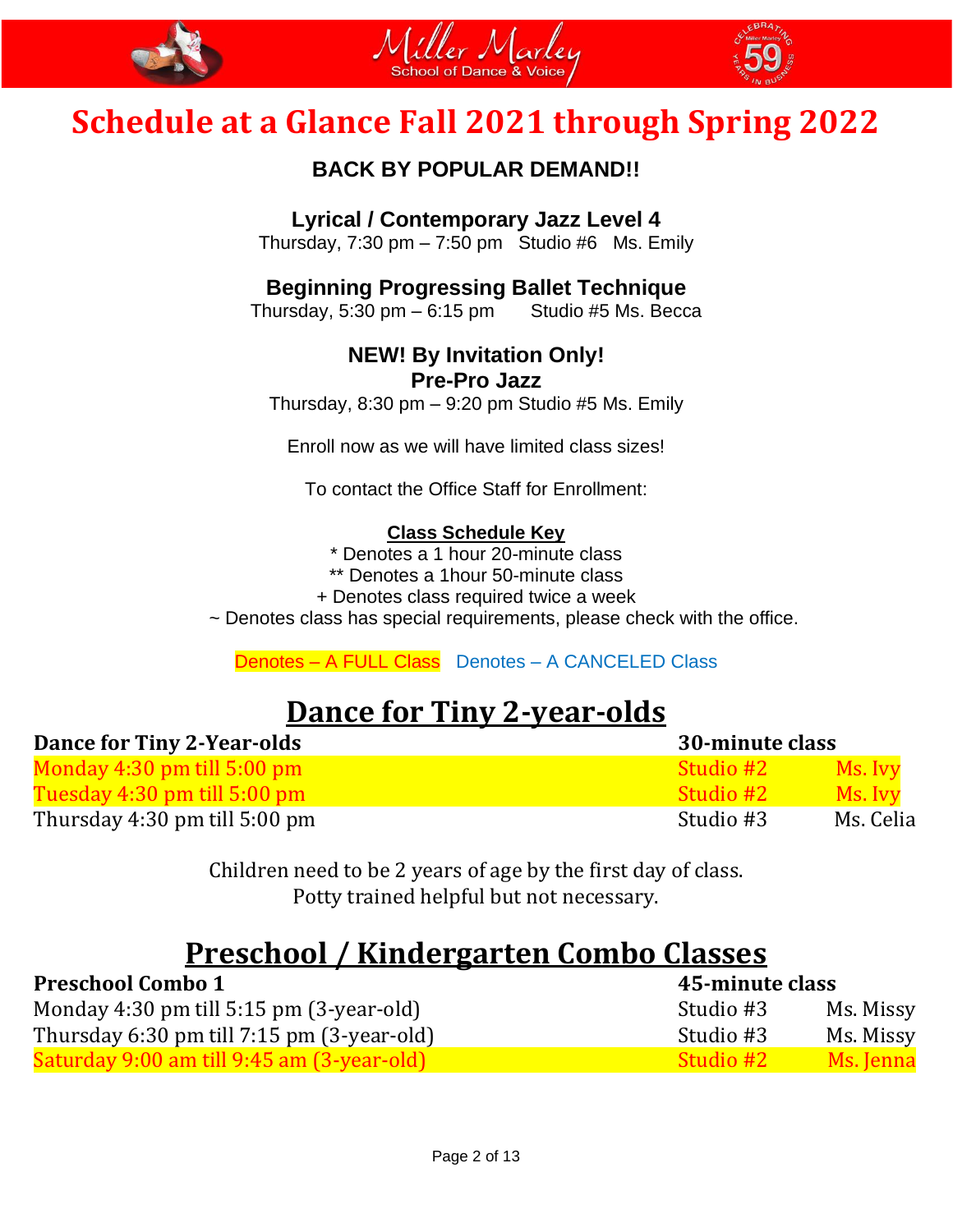





| <b>Preschool Combo 2</b>                                  |                 | 45-minute class  |  |
|-----------------------------------------------------------|-----------------|------------------|--|
| Monday 6:30 pm till 7:15 pm (4-year-old)                  | Studio #3       | <b>Ms. Missy</b> |  |
| Wednesday 4:30 pm till 5:15 pm (4-year-old)               | Studio #3       | Ms. Ann          |  |
| Wednesday 5:30 pm till 6:15 pm (4-year-old)               | Studio #3       | Ms. Amy          |  |
| Saturday 10:00 am till 10:45 am (4-year-old)<br>Studio #2 |                 | Ms. Jenna        |  |
| Kindergarten Combo                                        | 45-minute class |                  |  |

| <b>RETAILLE CALLED</b>                           | TO MARRIALE CRISS |           |
|--------------------------------------------------|-------------------|-----------|
| Monday 5:30 pm till 6:15 pm (Kindergartener)     | Studio #3         | Ms. Missy |
| Wednesday 6:30 pm till 7:15 pm (Kindergartener)  | Studio #3         | Ms. Ann   |
| Saturday 11:00 am till 11:45 am (Kindergartener) | Studio #2         | Ms. Jenna |

## **K & 1st Grade Pre-Ballet Class**

| Pre-Ballet (Kindergarten & 1 <sup>st</sup> Grade)                     | 45-minute class |           |
|-----------------------------------------------------------------------|-----------------|-----------|
| Monday 5:30 pm till 6:15 pm (Kindergarten & 1 <sup>st</sup> Graders)  | - Studio #1     | Ms. Becca |
| Tuesday 6:30 pm till 7:15 pm (Kindergarten & 1 <sup>st</sup> Graders) | Studio #3       | Ms. Becca |

## **1st Grade Combo Classes**

### **1st Grade Combo 45-minute class** Thursday 5:30 pm till 6:15 pm  $(1<sup>st</sup>$  graders) Studio #3 Ms. Missy

## **Ballet Classes**

| <b>Ballet 1 (2nd – 4th)</b>                                                                                                | 50-minute class                                     |           |
|----------------------------------------------------------------------------------------------------------------------------|-----------------------------------------------------|-----------|
| Monday 5:30 pm till $6:20$ pm $(2nd - 4th$ graders)                                                                        | Studio #6 Ms. Megan                                 |           |
| Saturday 9:00 am till 9:50 am $(2nd – 4th$ graders)<br>Studio #1                                                           |                                                     | Ms. Krisa |
| Teen/Adult Ballet 1 (5 <sup>th</sup> & Up)<br>Thursday $7.20 \text{ nm}$ till $0.20 \text{ nm}$ (Eth grade $\Lambda$ dult) | 50-minute class<br>$Chudio$ $#1$ $Mr$ $Chriotonhor$ |           |

Thursday 7:30 pm till 8:20 pm (5th grade - Adult) Studio #1 Mr. Christopher

**Ballet 2 (3rd – 5th) 50-minute class** Tuesday 4:30 pm till 5:20 pm (3rd thru 5<sup>th</sup> grades) Studio #3 Ms. Becca Tuesday 6:30 pm till 7:20 pm  $(3^{rd}$  thru  $5^{th}$  grades) Studio #2 Ms. Megan

**Teen/Adult Ballet Continued (6th & Up) 50-minute class**  Thursday 8:30 pm till 9:20 pm (6<sup>th</sup> grade - Adult) Studio #1 Mr. Christopher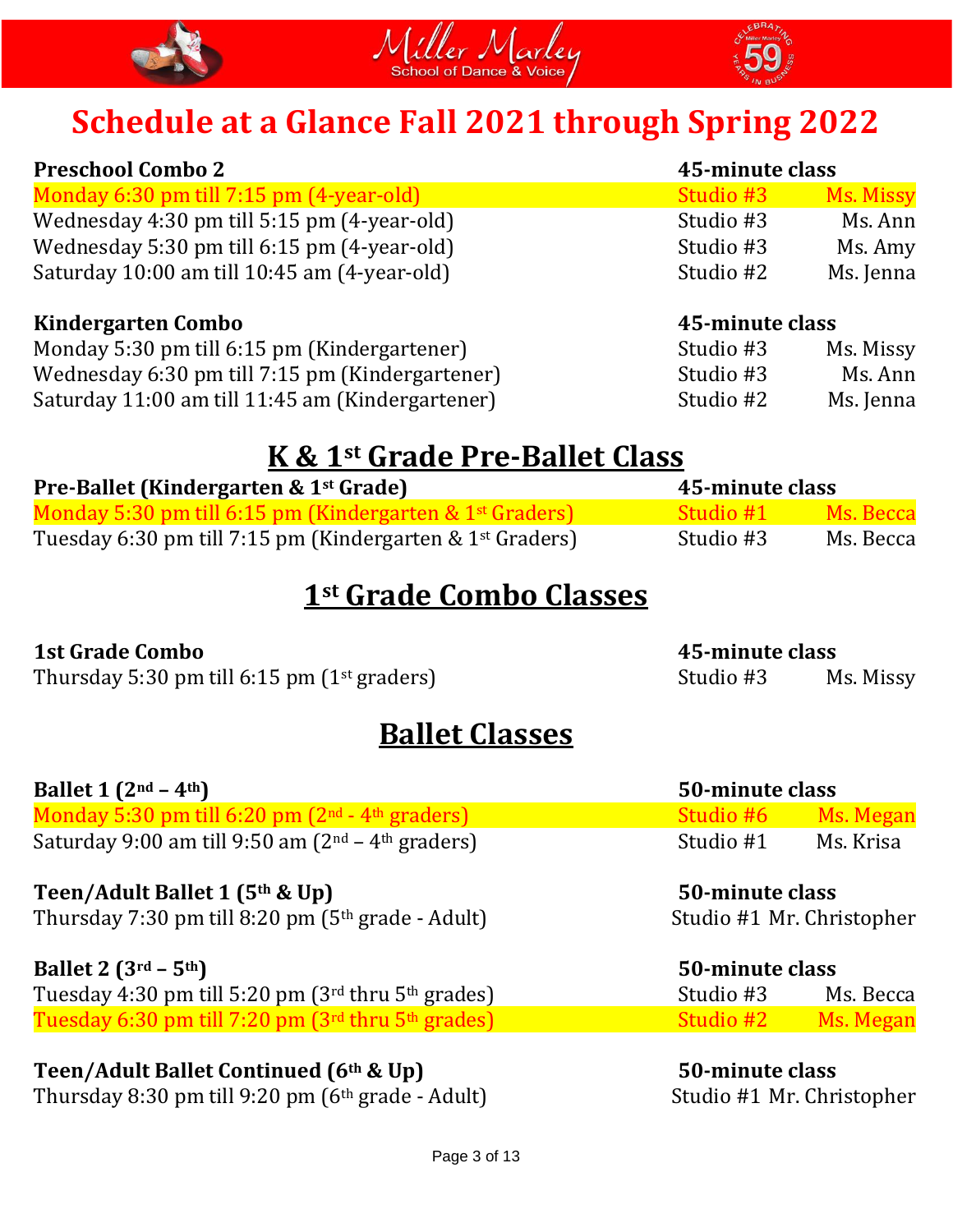





**Ballet 3\*+ (This is a 1 hour 20-minute class, required 2X's a week)** Monday 4:10 pm till 5:30 pm (4<sup>th</sup> grade and up) Studio #6 Ms. Megan Wednesday 4:10 pm till 5:30 pm (4<sup>th</sup> grade and up) Studio #1 Ms. Laura

| <b>Ballet 4*+</b>                                   | (This is a 1 hour 20-minute class, required 2X's a week) |                           |           |
|-----------------------------------------------------|----------------------------------------------------------|---------------------------|-----------|
| Tuesday 4:10 pm till 5:30 pm ( $5th$ grade and up)  |                                                          | Studio #1                 | Ms. Megan |
| Thursday 4:10 pm till 5:30 pm ( $5th$ grade and up) |                                                          | Studio #1 Mr. Christopher |           |

| <b>Ballet 5*+</b>                                   | (This is a 1 hour 20-minute class, required 2X's a week) |                           |           |
|-----------------------------------------------------|----------------------------------------------------------|---------------------------|-----------|
| Monday 4:10 pm till 5:30 pm $(6th$ grade and up)    |                                                          | Studio #5 Mr. Christopher |           |
| Wednesday 4:10 pm till 5:30 pm $(6th$ grade and up) |                                                          | Studio #5                 | Ms. Emily |

| Ballet $6***+$                                      | (This is a 1 hour 50-minute class, required 2X's a week) |                           |           |
|-----------------------------------------------------|----------------------------------------------------------|---------------------------|-----------|
| Monday 6:30 pm till 8:20 pm $(7th$ grade and up)    |                                                          | Studio #1                 | Ms. Emily |
| Thursday 5:30 pm till 7:20 pm ( $7th$ grade and up) |                                                          | Studio #1 Mr. Christopher |           |

| Ballet 7**+ | (This is a 1 hour 50-minute class, required 2X's a week) |           |                           |
|-------------|----------------------------------------------------------|-----------|---------------------------|
|             | Monday 7:30 pm till 9:20 pm $(8th$ grade and up)         |           | Studio #5 Mr. Christopher |
|             | Wednesday 5:30 pm till 7:20 pm $(8th$ grade and up)      | Studio #1 | Ms. Laura                 |

| <b>Ballet 8**+</b>                                  | (This is a 1 hour 50-minute class, required 2X's a week) |           |                           |
|-----------------------------------------------------|----------------------------------------------------------|-----------|---------------------------|
| Monday 5:30 pm till 7:20 pm $(9th$ grade and up)    |                                                          |           | Studio #5 Mr. Christopher |
| Wednesday 6:30 pm till 8:20 pm $(9th$ grade and up) |                                                          | Studio #5 | Ms. Emily                 |

| Youth Ballet 2 Class* | (This is a 1 hour 20-minute class, required 2X's a week) |           |           |
|-----------------------|----------------------------------------------------------|-----------|-----------|
|                       | Saturday 11:00 am till 12:20 am (MMYB 2 members only)    | Studio #6 | Ms. Emily |

| <b>MM Youth Ballet Class*</b>                       | (This is a 1 hour 20-minute class, required 2X's a week) |           |           |
|-----------------------------------------------------|----------------------------------------------------------|-----------|-----------|
| Saturday 10:00 am till 11:20 am (MMYB members only) |                                                          | Studio #5 | Ms. Laura |

## **Pointe Classes**

### Pre-Pointe 4 50-minute class Tuesday 5:30pm till 6:20 pm (Ballet Levels 4, & 5) Studio #1 Ms. Megan

Wednesday 5:30 pm till 6:20 pm (Ballet Levels 5 & 6) Studio #5 Ms. Emily

# **Pointe 5 50-minute class**

Page 4 of 13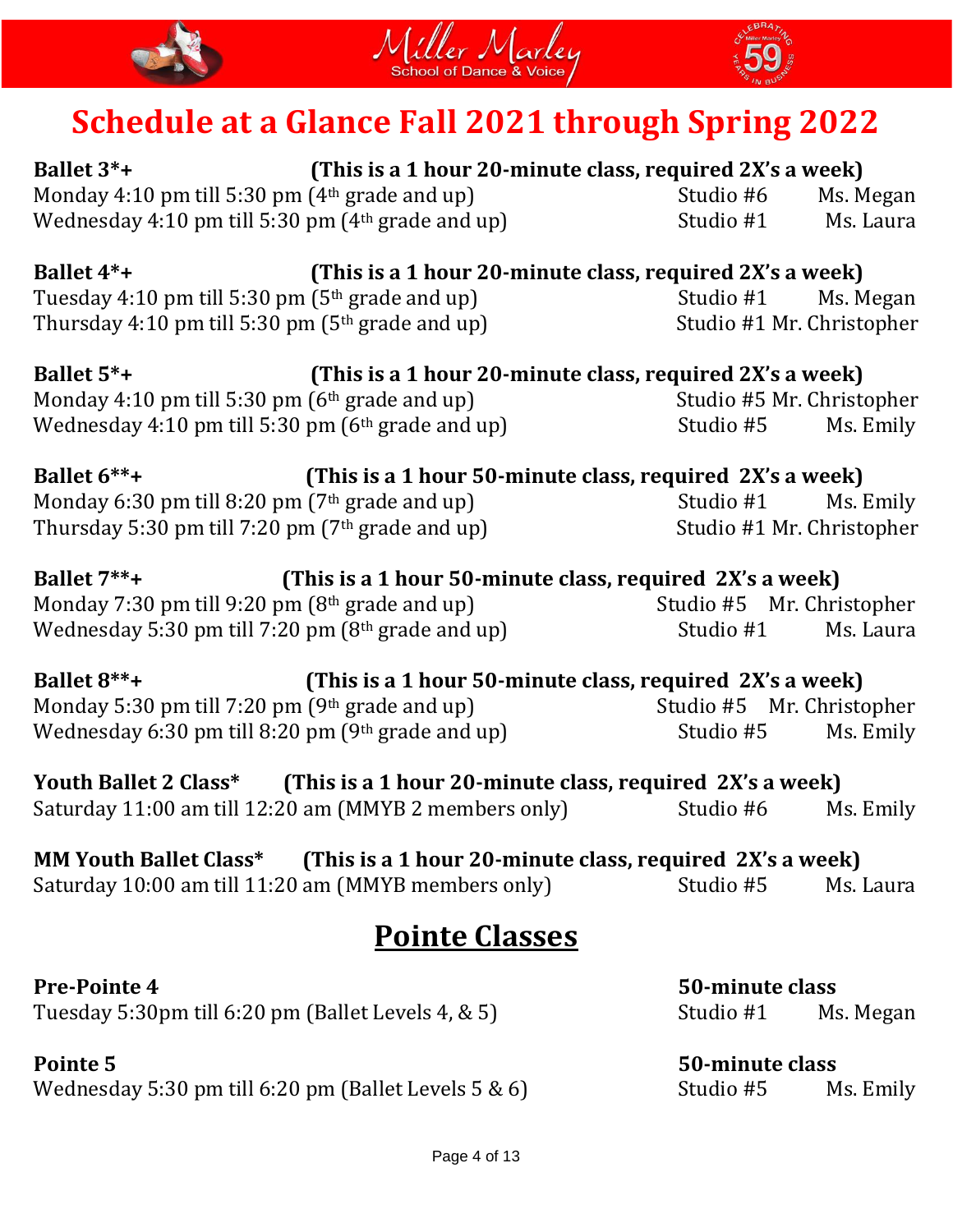





**Pointe 6 50-minute class** Monday 8:30 pm till 9:20 pm (Ballet Level 6 & Up) Studio #1 Ms. Emily

**Pointe 7 50-minute class** Wednesday 7:30 pm till 8:20 pm (YB2 & Ballet Level 7 & Up) Studio #1 Ms. Laura

**Pointe 8 50-minute class** Wednesday 8:30 pm till 9:20 pm (MMYB & Ballet Level 7 & Up) Studio #5 Ms. Emily

## **Magic Flexibility Class**

**Magic Flexibility (5th & Up) 45-minute class** Monday 7:30 pm till  $8:15$  pm  $(5<sup>th</sup>$  Grade & Up) Studio #2 Miss Becca

## **Progressing Ballet Technique Classes**

**Beginning PBT (Kindergarten -2nd Grade) 45-minute class** Thursday 5:30 pm till 6:15 pm (Ballet 1, Ballet 2 students) Studio #2 Ms. Becca

**Junior PBT (2nd & Up) 50-minute class** Tuesday 7:30 pm till 8:20 pm (Ballet 3, Ballet 4 students) Studio #2 Ms. Becca

**Intermediate PBT 50-minute class** Thursday 4:30 pm till 5:20 pm (Ballet 5, Ballet 6 students) Studio #2 Ms. Becca

**Advanced PBT 50-minute class** Tuesday 5:30 pm till 6:20 pm (Ballet 7, Ballet 8 students) Studio #3 Ms. Becca

## **Jazz Classes**

**Kinder. & 1st Grade Jazz 45-minute class** Tuesday 5:30 pm till 6:20 pm (Kindergarten & 1<sup>st</sup> grade) Studio #2 Ms. Hannah

**Performing Companies Kinder. & 1st Grade Jazz ~ 45-minute class** Monday 4:30 pm till 5:20 pm (P.C. members or by invitation only!) Studio #1 Ms. Annie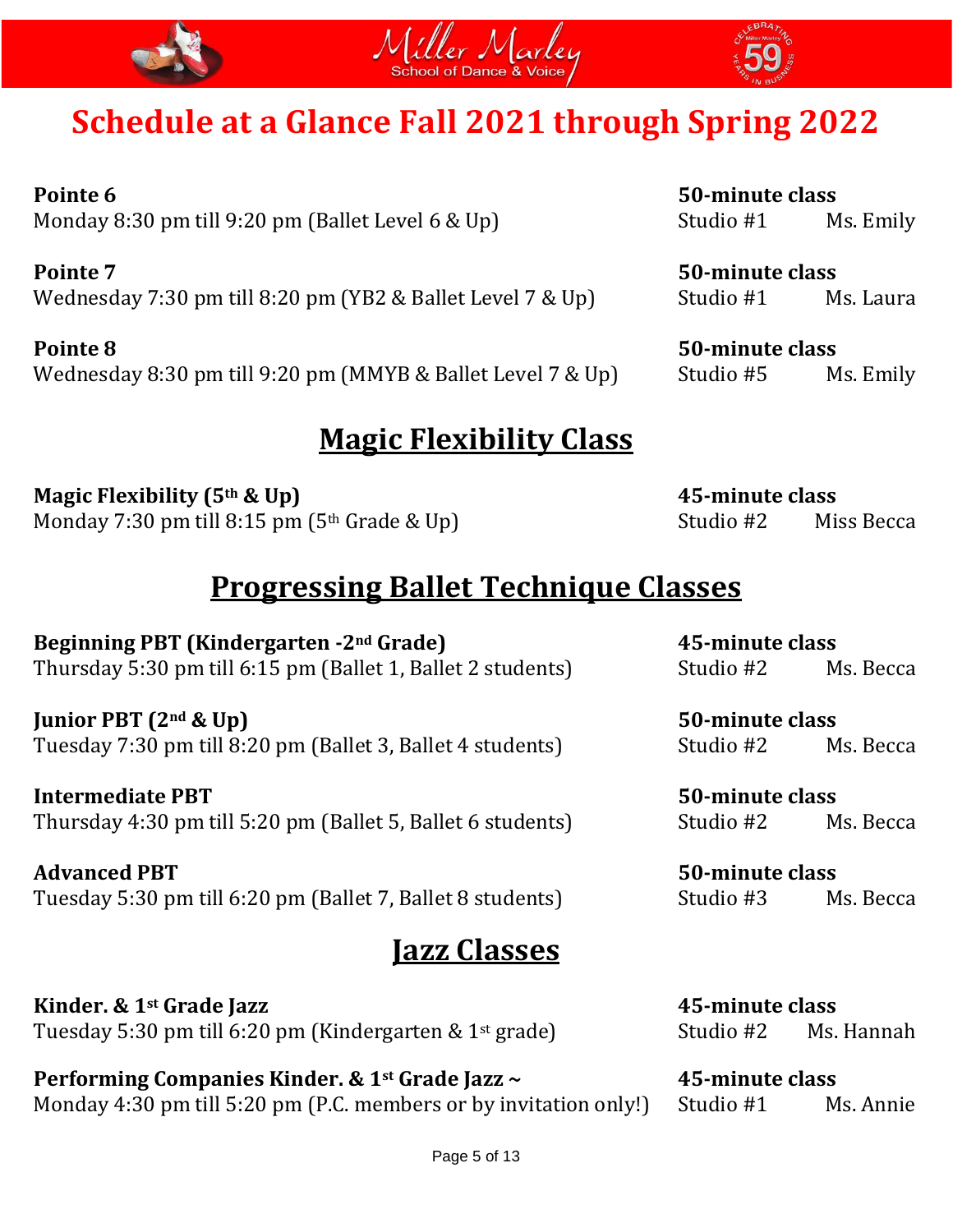





**Performing Companies Jazz 1 (2nd – 3rd) ~ 50-minute class** Thursday 5:30 pm till 6:20 pm (P.C. members or by invitation only!) Studio #5 Ms. Annie

 $\left[ \frac{\text{azz}}{1} \left( 2^{nd} - 4^{th} \right) \right]$  50-minute class Thursday 4:30 pm till 5:20 pm  $(2^{nd} \& 4^{th}$  graders) Studio #5 Ms. Hannah

**Teen Theatre Jazz 1 (5th & Up) 50-minute class** Monday 7:30 pm till 8:20 pm  $(5<sup>th</sup> grade \& Up)$  Studio #6 Ms. Sarah

 $\int \text{J}azz \, 2 \, (3^{rd} - 5^{th})$  50-minute class Thursday 6:30 pm till 7:20 pm  $(3^{rd} \& 5^{th}$  graders) Studio #2 Ms. Annie

**Performing Companies Jazz 2 (2nd – 4th) ^ 50-minute class** Monday 5:30 pm till 6:20 pm (P.C. members or by invitation only!) Studio #2 Ms. Annie

**Teen Theatre Jazz Continuing (6th – Up) 50-minute class** Monday 8:30 pm till 9:20 pm (6<sup>th</sup> grade thru Adult) Studio #6 Ms. Sarah

**Performing Companies Jazz 3 (4th – 6th) ^ 50-minute class** Monday 6:30 pm till 7:20 pm (P.C. members or by invitation only!) Studio #6 Ms. Annie

**Jazz Technique 4 50-minute class** Tuesday  $7:30$  pm till  $8:20$  pm  $(5<sup>th</sup>$  grade & Up) Studio #1 Ms. Emily Thursday 6:30 pm till 7:20 pm  $(5<sup>th</sup> grade \& Up)$  Studio #5 Ms. Tara

**Intermediate Jazz Technique 50-minute class** Tuesday 4:30 pm till 5:20 pm (6<sup>th</sup> grade & Up) Studio #6 Ms. Emily Thursday 7:30 pm till 8:20 pm  $(6<sup>th</sup> grade \& Up)$  Studio #5 Ms. Tara

### **Advanced Jazz Technique 50-minute class** Tuesday 7:30 pm till  $8:20$  pm  $(9<sup>th</sup>$  grade  $\&$  Up) Thursday 5:30 pm till 6:20 pm  $(9<sup>th</sup>$  grade and Up)

**Pre-Pro Jazz Technique^ 50-minute class** Thursday 8:30 pm till 9:20 pm (By invitation only) Studio #6 Ms. Emily

| Studio #6 | Ms. Tara  |
|-----------|-----------|
| Studio #6 | Ms. Emily |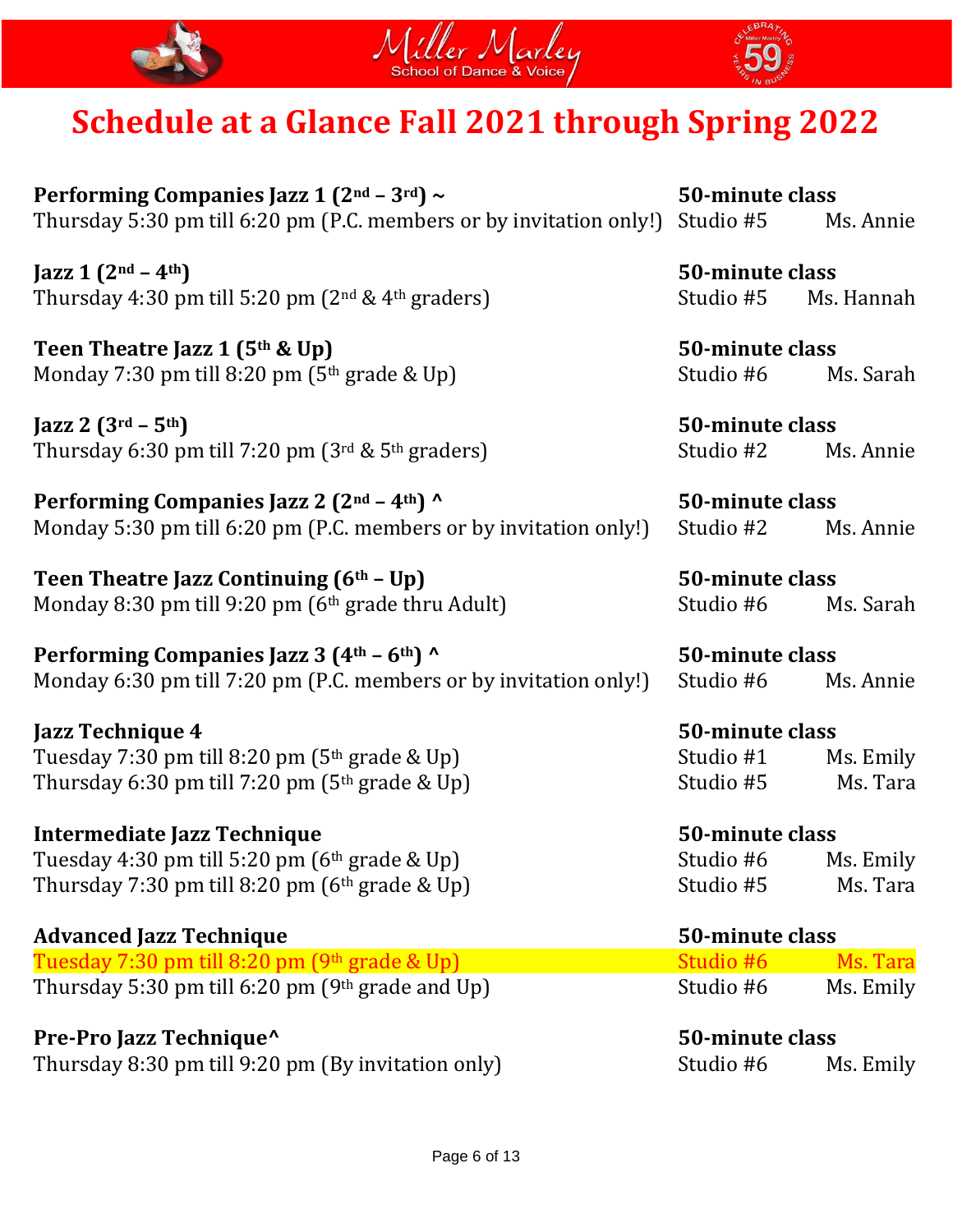



## **Broadway Jazz Classes**

**Broadway Jazz 4 50-minute class** Wednesday 7:30 pm till 8:20 pm (Level 4 Jazz students only) Studio #6 Ms. Ann

**Intermediate Broadway Jazz 50-minute class** Tuesday 8:30 pm till 9:20 pm (Intermediate Jazz students only) Studio #6 Ms. Ann

**Advanced Broadway Jazz 50-minute class** Tuesday 6:30 pm till 7:20 pm (Advanced Jazz students only) Studio #5 Ms. Ann

## **Hip Hop Classes**

**Hip Hop (2nd – 4th) 50-minute class** Tuesday 4:30 pm till 5:20 pm (2<sup>nd</sup> & 4<sup>th</sup> graders) Studio #5 Ms. Hannah

**Hip Hop (5th & Up) 50-minute class** Wednesday 5:30 pm till 6:20 pm (5th grade & Up) Studio #2 Ms. Hannah

**Intermediate Hip Hop 50-minute class** Tuesday 7:30 pm till 8:20 pm (Intermediate Jazz students only) Studio #5 Ms. Hannah

**Advanced Hip Hop 50-minute class** Wednesday 4:30 pm till 5:20 pm (Advanced Jazz students only) Studio #2 Ms. Hannah

## **Leaps and Turns Classes**

**Performing Companies Basic Leaps & Turns (1st – Jazz level 3) Class ~ 50-minute class** Tuesday 5:30 pm till 6:20 pm (P.C. members or by invitation only!) Studio #5 Ms. Tara

The focus of this class is proper, basic ballet alignment and technique as well as age-appropriate methods of stretching with the goal to support our younger dancers in the proper execution of the art of leaps and turns.

| <b>Leaps and Turns 4</b>                             | 50-minute class |  |
|------------------------------------------------------|-----------------|--|
| Tuesday 6:30 pm till 7:20 pm (Level 4 Jazz students/ |                 |  |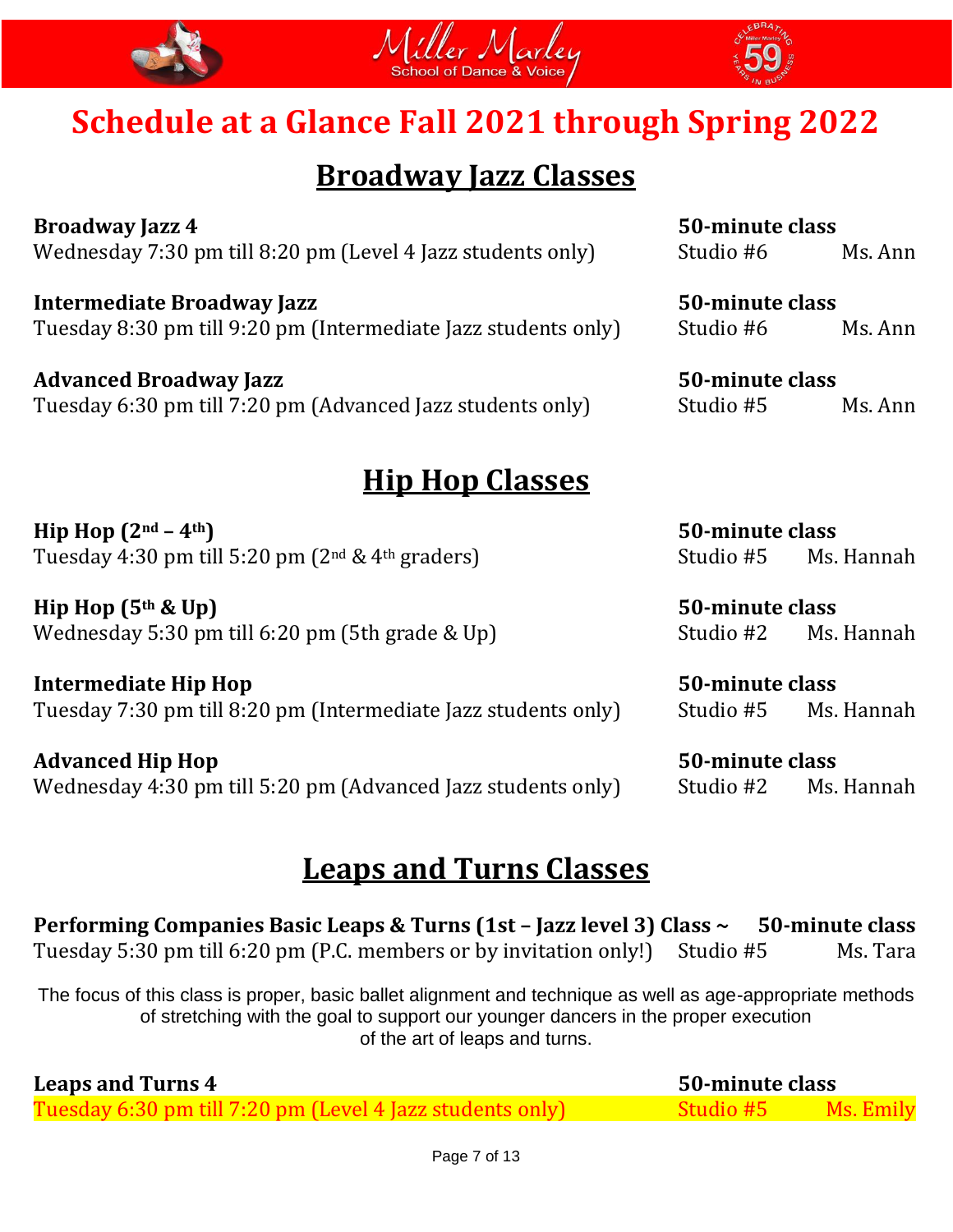





**Intermediate Leaps and Turns 50-minute class** Tuesday 5:30 pm till 6:20 pm (Intermediate 6 Jazz students only) Studio #6 Ms. Emily

**Advanced Leaps and Turns 50-minute class** Thursday 6:30 pm till 7:20 pm (Advanced Jazz students only) Studio #6 Ms. Emily

## **Lyrical/Contemporary Jazz Classes**

**Lyrical/Contemporary Jazz 4 50-minute class** Thursday 7:30 pm till 8:20 pm (Level 4 Jazz students only) Studio #6 Ms. Emily

**Lyrical Jazz 50-minute class** Thursday 8:30 pm till 9:20 pm (Intermediate Jazz students only) Studio #5 Ms. Tara

**Advanced Lyrical/Contemporary 50-minute class** Tuesday 8:30 pm till 9:20 pm (Advanced Jazz students only) Studio #6 Ms. Tara

## **Dance/Drill Team Prep**

**Dance/Drill Team Prep 50-minute class** Monday 6:30 pm till 7:20 pm (12 years of age  $\&$  up) Studio #2 Ms. Becca

## **Musical Theatre Classes**

**Musical Theatre (K – 3rd) 50-minute class** Wednesday 6:30 pm till 7:20 pm (Kindergarten &  $3<sup>rd</sup>$  grades) Studio #2 Ms. Christina

**Musical Theatre (4th & Up) 50-minute class** Wednesday 7:30 pm till 8:20 pm (4<sup>th</sup> grade & Up) Studio #2 Ms. Christina

## **Adults Only Jazz & Tap Classes**

Monday 8:30 pm till 9:20 pm (Adults only!) Studio #2 Ms. Ann

**Adult Jazz 50-minute class**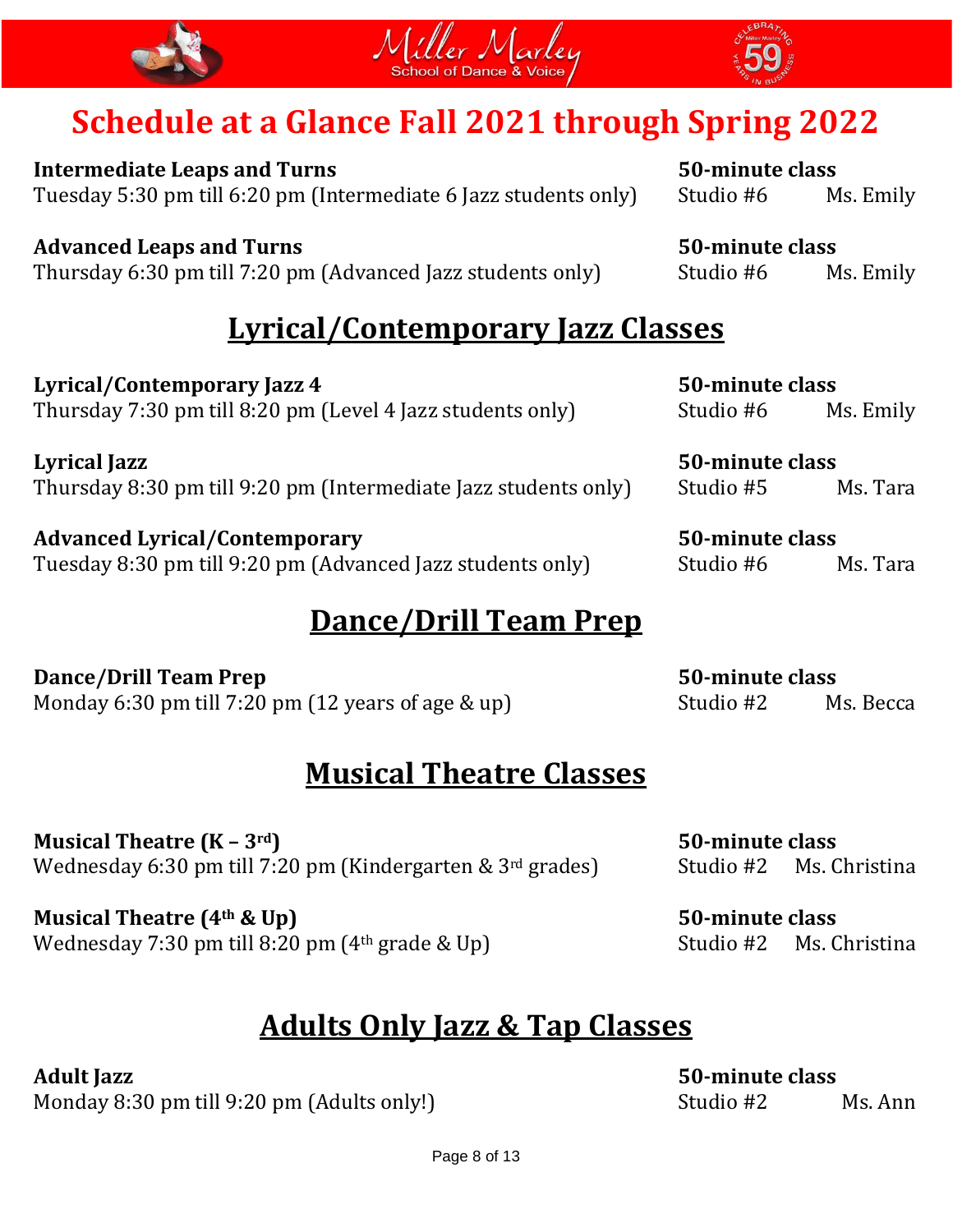





**Continuing Adult Tap 50-minute class** Wednesday 8:30 pm till 9:20 pm (Adults only!) Studio #4 Ms. Shirley

| Continuing/Intermediate Adult Tap          | 50-minute class       |  |
|--------------------------------------------|-----------------------|--|
| Monday 7:30 pm till 8:20 pm (Adults only!) | Studio #4 Ms. Shirley |  |

**Intermediate/Advanced Adult Tap^ 50-minute class** Wednesday 7:30 pm till 8:20 pm (By invitation only!) Studio #4 Ms. Shirley

**Alumni Pro Tap^ 50-minute class** Monday Noon till 12:50 pm (By invitation only!) Studio #4 Ms. Shirley

## **Tap Classes**

| Performing Companies Kindergarten & 1 <sup>st</sup> Grade Tap ~                          | 45-minute class |                      |
|------------------------------------------------------------------------------------------|-----------------|----------------------|
| Wednesday 5:30 pm till 6:20 pm (P.C. members or by invitation only!) Studio #4           |                 | Ms. Ann              |
| Performing Companies Tap 1 $(2nd – 4th)$ ~                                               | 50-minute class |                      |
| Thursday 6:30 pm till 7:20 pm (P.C. members or by invitation only!) Studio #4 Ms. Hannah |                 |                      |
| Tap 1 $(2^{nd} - 4^{th})$                                                                | 50-minute class |                      |
| Monday 6:30 pm till 7:20 pm $(2nd & 4th$ graders)                                        |                 | Studio #4 Ms. Ann    |
| Wednesday 4:30 pm till 5:20 pm $(2nd & 4th$ graders)                                     | Studio #4       | Ms. Amy              |
| Teen / Adult Theatre Tap 1 (5 <sup>th</sup> & Up)                                        | 50-minute class |                      |
| Monday 8:30 pm till 9:20 pm (5 <sup>th</sup> grade thru Adult)                           | Studio #4       | Ms. Shirley          |
| Tuesday 6:30 pm till 7:20 pm (5 <sup>th</sup> grade thru Adult)                          |                 | Studio #4 Ms. Hannah |
| Tap 2 $(3^{rd} - 5^{th})$                                                                | 50-minute class |                      |
| Monday 4:30 pm till 5:20 pm $(3rd – 5th grades)$                                         | Studio #4       | Ms. Ann              |
| Tuesday 5:30 pm till 6:20 pm $(3rd – 5th$ grades)                                        | Studio #4       | Ms. Ann              |
| Teen Theatre Tap Continuing $(6th$ & Up)                                                 | 50-minute class |                      |
| Tuesday 7:30 pm till 8:20 pm (6 <sup>th</sup> grade thru Adult)                          | Studio #4       | Ms. Ann              |
| Tap $3(4^{\text{th}} - 6^{\text{th}})$                                                   | 50-minute class |                      |
| Monday 5:30 pm till 6:20 pm $(4th - 6th$ grades)                                         | Studio #4       | Ms. Ann              |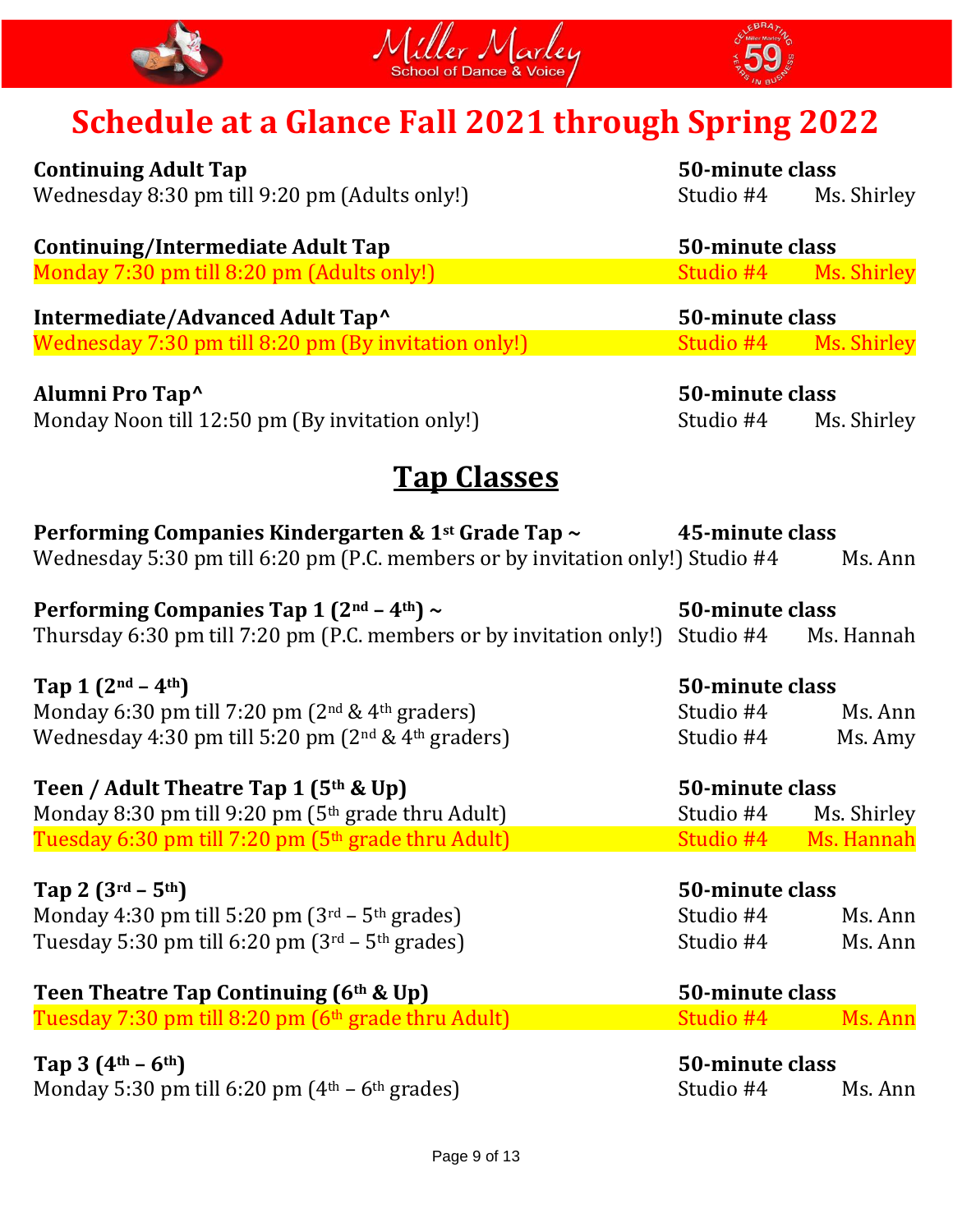





| Tap 4                                                | 50-minute class |                      |
|------------------------------------------------------|-----------------|----------------------|
| Thursday 5:30 pm till 6:20 pm ( $5th$ grade and up)  | Studio #4       | Ms. Hannah           |
| Tap 5                                                | 50-minute class |                      |
| Wednesday 6:30 pm till 7:20 pm (6th grade and up)    | Studio #4       | Ms. Hannah           |
| Wednesday 7:30 pm till 8:20 pm $(6th$ grade and up)  | Studio #3       | Ms. Hannah           |
| Tap 6                                                | 50-minute class |                      |
| Wednesday 8:30 pm till 9:20 pm ( $7th$ grade and up) | Studio #3       | Ms. Hannah           |
| Thursday 7:30 pm till 8:20 pm ( $7th$ grade and up)  | Studio #4       | Ms. Hannah           |
| Tap 7                                                | 50-minute class |                      |
| Sunday Noon till 12:50 pm $(8th$ grade and up)       | Studio #5       | Ms. Hannah           |
| Tap 8                                                | 50-minute class |                      |
| Sunday 1:00 pm till 1:50 pm ( $8th$ grade and up)    | Studio #5       | Ms. Hannah           |
| Tumbling                                             |                 |                      |
| <b>Tumbling 1</b>                                    | 50-minute class |                      |
| Wednesday 5:30 pm till 6:20 pm (Kindergarten & Up)   |                 | Studio #6 Ms. Shawna |

| (Tumbling 1: Tumbling 1 will consist of tripods, headstands, bridges, forward rolls, backward |
|-----------------------------------------------------------------------------------------------|
| rolls, cartwheels, and working on technique to move on to more advanced skills. Having a      |
| backward roll and a cartwheel are requirements for Tumbling 2.)                               |

| <b>Tumbling 2</b>                                          | 50-minute class |  |
|------------------------------------------------------------|-----------------|--|
| Wednesday 4:30 pm till 5:20 pm (2 <sup>nd</sup> grade & Up |                 |  |

(Tumbling 2: Tumbling 2 will work on cartwheels on both sides, bridges, kickovers, roundoffs, headstands, handstands, and continuing our emphasis on technique of all basic skills. Having both cartwheels, lowering into bridges, standing up from bridges, and kickovers are requirements for Tumbling 3.)

### **Tumbling 3 50-minute class**

Wednesday 6:30 pm till 7:20 pm  $(4<sup>th</sup>$  grade & Up) Studio #6 Ms. Shawna

(Tumbling 3: Tumbling 3 will work on front limbers, front and back walkovers, handstands, and front handspring and back handspring drills. Having technically correct front and back walkovers is a requirement for Tumbling 4.)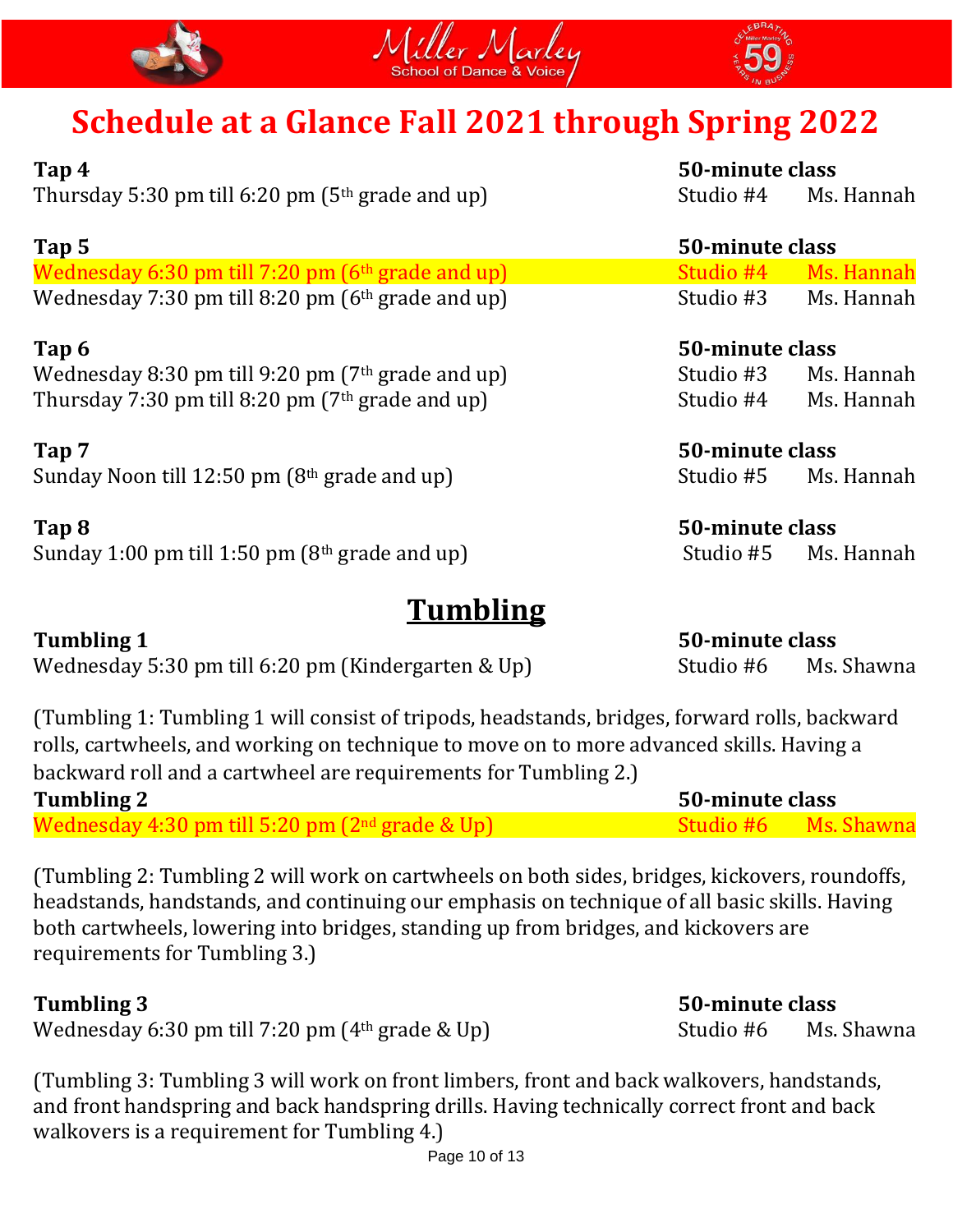



Sunday 11:00 am till Noon (4<sup>th</sup> grade & up) Studio #6 Ms. Shawna

(Tumbling 4: Tumbling 4 students work on back handsprings, front handsprings, aerial cartwheels, and strength and balance. This class will consist of drills and exercises to provide solid foundations for back handsprings. A back handspring is a requirement for Tumbling 5.)

Sunday 1:00 till 1:50 pm (4<sup>th</sup> grade & up) Studio #6 Ms. Shawna

(Tumbling 5: Tumbling 5 is for those students who can do a standing back handspring or round off back handspring without any assistance. Students will continue to perfect their skills while starting to learn back tucks, layout step-outs, front and side aerials, and combinations of skills.)

| Tumbling Aerials~                                  | 50-minute class |                      |
|----------------------------------------------------|-----------------|----------------------|
| Sunday Noon till 12:50 pm (Tumbling Levels 3 & up) |                 | Studio #6 Ms. Shawna |
| (By invitation only)                               |                 |                      |

## **Performing Companies^**

### **Tiny Competition Team Rehearsal^ (for ages 5-to-8-year old's)**

Tuesday 6:30 pm till 7:20 pm (Members only  $-$  K. through 3<sup>rd</sup> grade) Studio #1 Ms. Tara A FUN introductory Competition Team experience designed for our youngest, little dancers ages 5 to 8. By being a member of our Tiny Team, your dancer will practice the fundamentals of dance each week in our one-hour class as well as participate in two regional dance competitions. Your dancer will learn a jazz routine and perform it at each competition as well as at the Miller Marley Recital for Future Stars. The attire for the class will be dance shorts and a long or short dance top. Please do not buy jazz shoes yet as we will decide on the color once the costume design is finalized. This will be a fun and age-appropriate way to introduce your child into the world of competition dancing!

### **TiniTainers Rehearsal^**

Thursday 4:30 pm till 5:20 pm (Members only  $-$  K. through  $2<sup>nd</sup>$  grade) Studio #6 Ms. Annie

### **MiniTainers Rehearsal^**

Saturday 9:00 am - 10:20 am (MiniTainer Members only) Studio #5 Ms. Annie

### **Junior Show Biz Performers Rehearsal^**

Sunday 2:00 - 5:00 pm (SBP Members only) Studios #1 & #5 Mr. Brian, Ms. Julie

**Tumbling 4 50-minute class**

**Tumbling 5 50-minute class**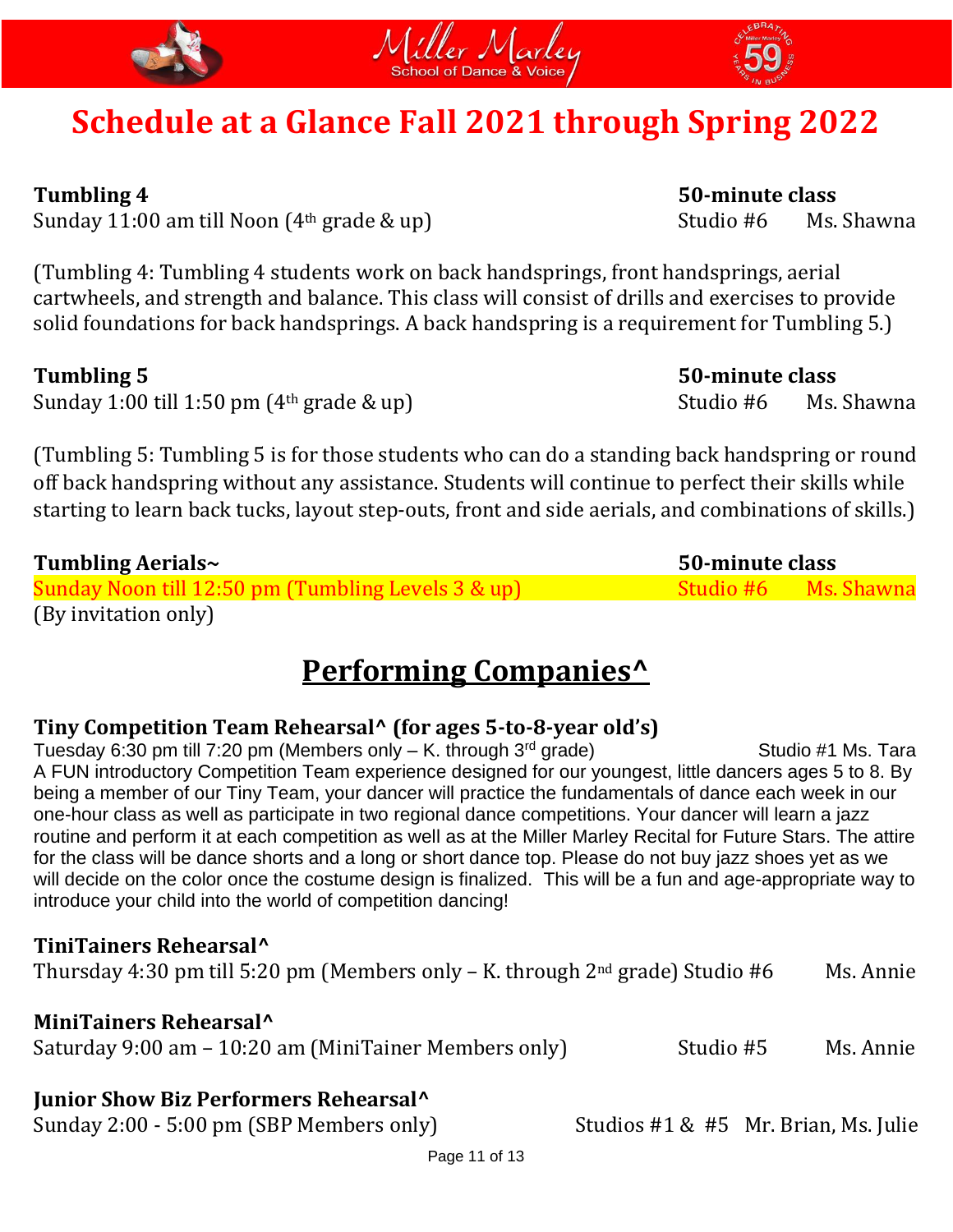





| Senior Show Biz Performers Rehearsal <sup>^</sup><br>Sunday 2:00 - 5:00 pm (SBP Members only) | Studios $#1 \& #5$ Mr. Brian, Ms. Julie |
|-----------------------------------------------------------------------------------------------|-----------------------------------------|
| White Entertainers Rehearsal <sup>^</sup>                                                     |                                         |
| Sunday 2:00 - 5:00 pm (Entertainer only)                                                      | Studios #2 & #6 Ms. Ann & Ms. Sarah     |
| Red Entertainers Rehearsal <sup>^</sup>                                                       |                                         |
| Sunday 2:00 - 5:00 pm (Entertainer only)                                                      | Studios #2 & #6 Ms. Ann & Ms. Sarah     |
| Junior/Teen/Senior Competition Team Rehearsals <sup>^</sup>                                   |                                         |
| Friday 4:30 - 6:30 pm (CT Members – only as needed)                                           | Studios #5 & #6 Ms. Tara, Emily         |
| Sunday 5:30 - 8:30 pm (CT Members – only as needed)                                           | Studios #5 & #6 Ms. Tara, Emily         |
| Youth Ballet 2 Company Rehearsal^                                                             |                                         |
| Saturday 12:30 am - 3:30 pm (YB2 Members & Trainees only)                                     | Studio #6<br>Ms. Emily                  |
| Miller Marley Youth Ballet Company Rehearsal^                                                 |                                         |
| Saturday 11:30 am - 3:30 am (MMYB Members only)                                               | Studio #5<br>Ms. Laura                  |

**PRIVATE VOCAL LESSONS Jay Coombes 913-322-6452** Boys & Girls 7 years of age and up

**Julia Johnson 816-877-2837** Girls 7 years of age and up

### **Kristi Tucker 816-589-4141** Girls 8 years of age and up, Boys after their voice changes

**PRIVATE DANCE LESSONS** 

contact the office 913-492-0004

## **COTERIE THEATRE**

Class information and enrollment call 816-474-4241 or email [www.thecoterie.org](http://www.thecoterie.org/)

Page 12 of 13